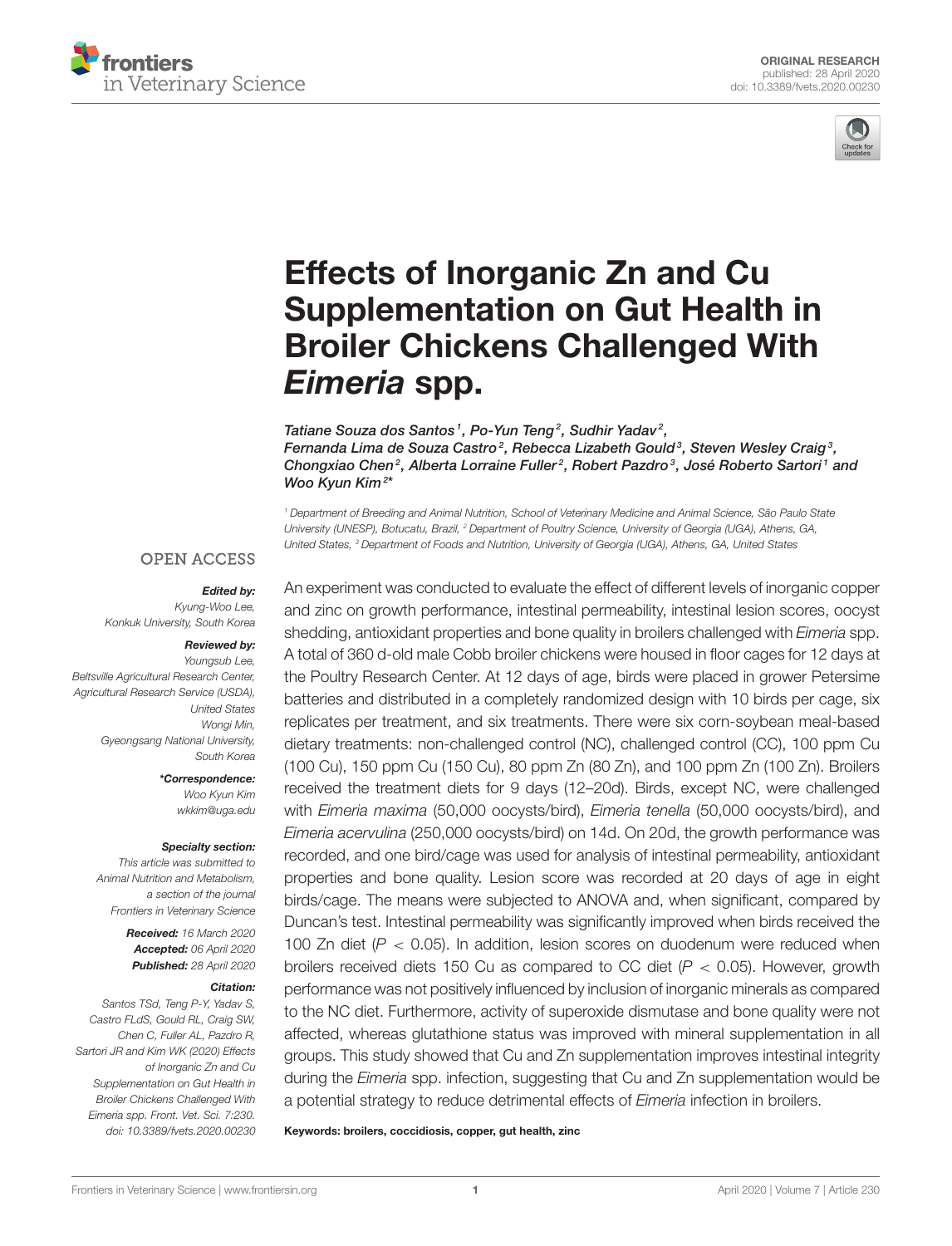# INTRODUCTION

Coccidiosis is a disease caused by Eimeria spp. and causes a negative economic impact on the poultry industry, inducing global losses over 2.4 billion dollars annually [\(1\)](#page-6-0). Specific Eimeria spp. identified in poultry includes E. acervulina, E. brunetti, E. maxima, E. necatrix, E. praecox, E. mitis, E. tenella, E. mivatti, and E. hagani [\(2\)](#page-6-1). Eimeria spp. colonize in the intestine from duodenum to ceca, leading to inflammation, hemorrhaging, and diarrhea. Damaged intestine caused by coccidiosis also results in increase of gut permeability, reduction of digestibility, poor growth performance, and high mortality in severe infection [\(3\)](#page-6-2).

Copper (Cu) is an essential mineral in maintaining efficient growth performance and body metabolisms. Cu plays an important role in the electrons transfer in the enzymatic activity of oxidation-reduction [\(4\)](#page-6-3) during formation of hemoglobin [\(5\)](#page-6-4). Cu acts as a cofactor for several enzymatic activities and reactive proteins as tyrosinase, a protein responsible for pigmentation and lysyl oxidase which participates in the process of connective tissue development [\(6,](#page-6-5) [7\)](#page-6-6). In the cellular respiration process, Cu is a cofactor for cytochrome-C oxidase, an enzyme responsible for the transfer of electrons at the end of the respiratory chain which ultimately generates energy for all tissues [\(8\)](#page-6-7). Cu also participates in the process of free radical detoxification with the enzyme superoxide dismutase, as well as the mobilization of iron with ceruloplasmin [\(4,](#page-6-3) [8\)](#page-6-7). The National Research Council [\(9\)](#page-6-8) recommends 8 ppm supplementation of Cu at all stages of breeding. However, Cu has been widely used above the nutritional requirement for growth-promoting effects in poultry, and the use of high doses between 125 and 250 ppm has already been proven to be an efficient dosage range to improve performance in broilers [\(10,](#page-6-9) [11\)](#page-6-10).

Zinc (Zn) is a micromineral that actively regulates the process of skeletal development, membrane protection, prostaglandin metabolism, and lipid metabolism [\(12\)](#page-6-11). Zn is involved in the activity of more than 300 enzymes [\(13\)](#page-6-12), and the metalloenzymes Zn- dependent are found in several tissues of the body where they perform functions related to the synthesis and degradation of carbohydrates, lipids and proteins. Furthermore, Zn is one of the constituents of the carbonic anhydrase metalloenzyme and acts on the acid-base balance of the organism [\(14\)](#page-6-13). According to the National Research Council [\(9\)](#page-6-8), the recommendation of zinc supplementation is 40 ppm for all stages of broiler breeding.

Coccidiosis damages intestinal epithelial morphology and reduces nutrient digestibility and performance of broiler chickens [\(15,](#page-6-14) [16\)](#page-6-15). Moreover, the reduction of minearal absorption, especially in the duodenum, caused by coccidiosis might influence on bone development during grower phase. Different methods have been used as a form of prevention, including anticoccidials in the diet, vaccines, and supplementation of natural products (plant extracts and minerals). However, due to the resistance generated by the chemicals, new forms of prevention are necessary to be studied [\(3\)](#page-6-2). We hypothesized that Cu and Zn can be effective agents to reduce detrimental effects of coccidiosis in broiler chickens. Thus, this study aimed to evaluate the effect of different levels of inorganic Cu and Zn on parameters of performance, bone quality, and antioxidant properties in broiler chickens during the challenge with Eimeria spp.

# MATERIALS AND METHODS

#### Bird Husbandry and Dietary Treatments

All the procedures performed in this study were approved by the Institutional Animal Care and Use Committee (IACUC) of University of Georgia (Athens, GA, USA). A total of 360 dold male Cobb broiler chickens were housed in floor cages for 12 days at the Poultry Research Center. At 12 days of age, birds were placed in grower Petersime batteries and distributed in a completely randomized design with 10 birds per cage, six replicates per treatment, and six treatments. There were six cornsoybean meal-based dietary treatments: non-challenged control (NC), challenged control (CC), 100 ppm Cu (100 Cu), 150 ppm Cu (150 Cu), 80 ppm Zn (80 Zn), and 100 ppm Zn (100 Zn). The inorganic sources for the study were copper sulfate pentahydrate (CuSO45H2O, Millipore Sigma, St. Louis, MO, USA) and zinc sulfate heptahydrate (ZnSO47H2O, Millipore Sigma, St. Louis, MO, USA). Diets were isocaloric and isonitrogeous among the treatments and are represented in **[Table 1](#page-2-0)**. Feed and water were provided ad libitum. Bird and feeder weights were recorded at d 12 and 20 post hatch for calculation of body weight (BW), body weight gain (BWG), feed intake (FI) and feed conversion ratio (FCR). On day 14, with exception of NC group, birds were challenged by oral gavage with a mix of Eimeria maxima (50,000 oocysts/bird), Eimeria tenella (50,000 oocysts/bird), and Eimeria acervulina (250,000 oocysts/bird). On day 20, eight birds randomly selected from each pen were euthanized to measure intestinal lesion scores according to a four-score scale [\(17\)](#page-6-16).

## Chemical Analysis

Cu and Zn were determined in all diets using the atomic absorption spectrometry method (FAAS - Flame Atomic Absorption Spectrometry), as described by Neves et al. [\(18\)](#page-6-17).

## Intestinal Permeability

Fluorescein isothiocyanate dextran (FITC-d, 100 mg, MW 4000; Sigma-Aldrich, Canada) was used to determine intestinal permeability on 5 days post infection. One bird per cage from each treatment was gavaged with 2.2 mg FITC-d in 1 ml of phosphate buffered saline (PBS). After 2 h, blood samples were collected from wing veins and kept at room temperature for 3 h before being centrifuged (500  $\times$  g for 15 min) to obtain the serum. The serum was then diluted with PBS (1:1 PBS), and FITC-d in the serum was measured at an excitation wavelength of 485 nm and an emission wavelength of 528 nm using a multi-mode microplate fluorescence reader (SpectraMax M5, Molecular Devices, San Jose, CA, USA). Standards were spiked with FITC-d at 0, 0.2, 0.4, 0.6, 0.8, and 1.0µg/mL to obtain a standard curve. Gut leakage for each bird was reported as µg of FITC-d /ml of serum [\(19\)](#page-6-18).

## Oocyst Shedding

At the end of the experiment, samples of fresh excreta from each cage was collected to calculate oocyst shedding. The number of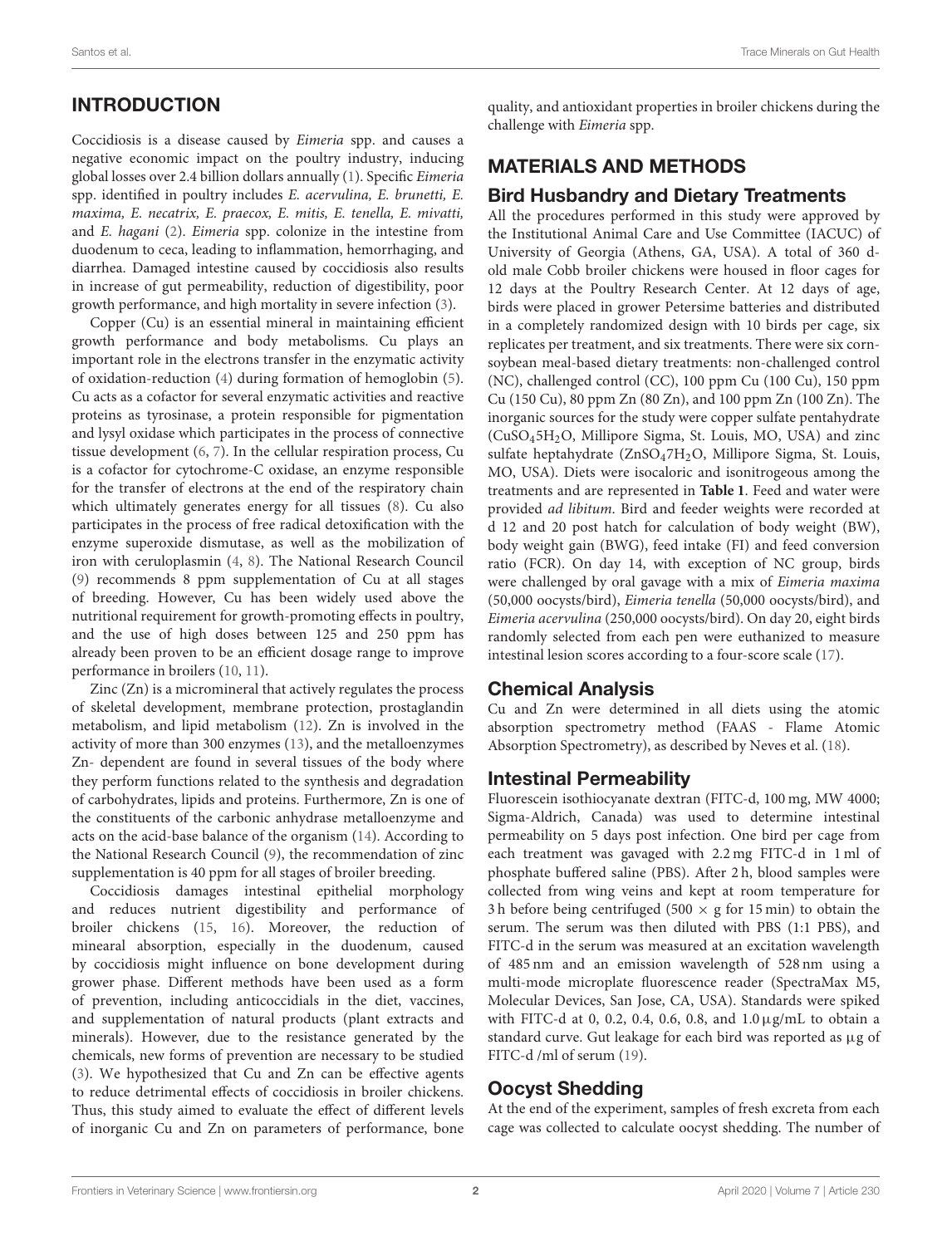<span id="page-2-0"></span>

|  |  |  |  |  | TABLE 1   Ingredient (%) and composition of the experimental diets. |  |
|--|--|--|--|--|---------------------------------------------------------------------|--|
|--|--|--|--|--|---------------------------------------------------------------------|--|

|                             | NC/CC <sup>a</sup> | 100 Cu | 150 Cu | 80 Zn  | 100 Zn |
|-----------------------------|--------------------|--------|--------|--------|--------|
| Corn, grain                 | 60.01              | 60.01  | 60.01  | 60.01  | 60.01  |
| Soybean meal -48%           | 34.15              | 34.15  | 34.15  | 34.15  | 34.15  |
| Dical. phos.                | 1.58               | 1.58   | 1.58   | 1.58   | 1.58   |
| Soybean oil                 | 1.53               | 1.53   | 1.53   | 1.53   | 1.53   |
| Limestone                   | 1.17               | 1.17   | 1.17   | 1.17   | 1.17   |
| Common salt                 | 0.35               | 0.35   | 0.35   | 0.35   | 0.35   |
| DL-met                      | 0.29               | 0.29   | 0.29   | 0.29   | 0.29   |
| Vitamin premix <sup>b</sup> | 0.25               | 0.25   | 0.25   | 0.25   | 0.25   |
| L-lysine-HCL                | 0.22               | 0.22   | 0.22   | 0.22   | 0.22   |
| Mineral premix <sup>c</sup> | 0.08               | 0.08   | 0.08   | 0.08   | 0.08   |
| $L$ -thr                    | 0.07               | 0.07   | 0.07   | 0.07   | 0.07   |
| Cr2O3                       | 0.30               | 0.30   | 0.30   | 0.30   | 0.30   |
| Copper sulfate, 25%         |                    | 0.040  | 0.060  |        |        |
| Zinc sulfate, 22.2%         |                    |        |        | 0.036  | 0.045  |
| <b>Nutrients</b>            |                    |        |        |        |        |
| ME, kcal/kg                 | 3,010              | 3,010  | 3.010  | 3.010  | 3,010  |
| Crude protein               | 21.25              | 21.25  | 21.25  | 21.25  | 21.25  |
| Lys%                        | 1.32               | 1.32   | 1.32   | 1.32   | 1.32   |
| Met%                        | 0.63               | 0.63   | 0.63   | 0.63   | 0.63   |
| TSAA%                       | 0.98               | 0.98   | 0.98   | 0.98   | 0.98   |
| Thr%                        | 0.86               | 0.86   | 0.86   | 0.86   | 0.86   |
| Ca%                         | 0.90               | 0.90   | 0.90   | 0.90   | 0.90   |
| avP %                       | 0.45               | 0.45   | 0.45   | 0.45   | 0.45   |
| Analyzed composition        |                    |        |        |        |        |
| Cu, mg/kg                   | 10.69              | 104.73 | 149.14 | 7.40   | 7.26   |
| Zn, mg/kg                   | 97.35              | 93.96  | 93.89  | 169.69 | 197.59 |

aNon-challenged control (NC), Challenged control (CC), 100 ppm Cu (100 Cu), 150 ppm Cu (150 Cu), 80 ppm Zn (80 Zn), and 100 ppm Zn (100 Zn).

 $b$  Provided per kg of DSM Vitamin premix: Vit. A 2,204,586 IU, Vit. D<sub>3</sub> 200,000 ICU, Vit. E 2,000 IU, Vit. B12 2 mg, Biotin 20 mg, Menadione 200 mg, Thiamine 400 mg, Riboflavin 800 mg, d-Pantothenic Acid 2,000 mg, Vit. B6 400 mg, Niacin 8,000 mg, Folic Acid 100 mg, and Choline 34,720 mg.

<sup>c</sup> Provided per kg of Mineral premix: Ca 0.72 g, Mn 3.04 g, Zn 2.43 g, Mg 0.61 g, Fe 0.59 g, Cu 22.68 g, I 22.68 g, and Se 9.07 g.

oocysts was determined using a McMaster counting chamber (McMaster Egg Counting Chamber, Vetlab Supply, Palmetto Bay, FL, USA) according to Hodgson [\(20\)](#page-6-19), and the results were presented as per gram of excreta. In brief, total excreta from each cage were collected from 5 to 6 days post infection and mixed thoroughly to ensure uniformity. Additionally, a 5g sample was transferred to a glass beaker and suspended with 50 mL of saturated sodium chloride solution. The suspension was mixed thoroughly and then left for 5 min to allow for the oocysts to float up before being used for calcuations. All oocysts under the grid of each chamber in the McMaster were counted.

#### Antioxidant System

On d 20, serum and liver samples from one bird/cage were collected, and the liver was rinsed in ice-cold PBS and flash-frozen in liquid nitrogen. Within 24h of harvest, tissues were homogenized in PBS containing 10 mM diethylenetriaminepentaacetic acid (DTPA) (Millipore Sigma,

St. Louis, MO, USA), immediately acidified with 10% perchloric acid with 1 mM DTPA (Millipore Sigma, St. Louis, MO, USA), and homogenized for 25 s. Supernatants were filtered and flash-frozen in liquid nitrogen and stored at −80◦C until further analysis. Concentrations of glutathione (GSH) and glutathione disulfide (GSSG) were measured by high performance liquid chromatography (HPLC; Dionex UltiMate 3000, Thermo Scientific, Waltham, MA, USA) coupled with electrochemical detection. The conditioning cell was set at  $+500 \text{ mV}$ , and analytical cell was set at  $+1,475$  mV with a cleaning potential of  $+1,900$  mV for 30 s between samples. The mobile phase consisted of 3.0% acetonitrile, 0.1% pentafluoropropionic acid, and 0.02% ammonium hydroxide. The flow rate was maintained at 0.22 mL/min, and injection volumes were set at 5.0  $\mu$ L. Peaks were quantified using external GSH and GSSG standards and the Chromeleon Chromatography Data System Software (Dionex Version 7.2, Thermo Fishier Scientific, Waltham, MA, USA). Total glutathione was calculated by the formula GSH + 2GSSG, and glutathione redox status was assessed by the ratio GSH/GSSG. Concentrations of GSH and GSSG were standardized to total protein, which was quantified by Pierce BCA Protein Assay (Thermo Fisher Scientific, Waltham, MA, USA).

The serum was collected by puncturing brachial veins, and superoxide dismutase activity was evaluated in the serum. The analysis was performed using commercial Superoxide Dismutase Assay Kits (Cayman Chemical, Ann Arbor, MI, USA) at 440 nm using a plate reader VICTOR (1420 Multilabel Counter, PerkinElmer, Waltham, MA, USA).

#### Bone Quality

One bird from each experimental cage was euthanatized at d 20 by cervical dislocation for collecting the right tibia, which were immediately frozen at −20◦C for further analysis.

In order to obtain the Seedor index, legs were thawed, and the adherent tissues were removed with a scalpel. The Seedor index is the relationship between length and weight of bone, and this relation is indicative of bone density [\(21\)](#page-6-20). In this way, the in natura bones were measured at their longest length with a pachymeter, and their weight was obtained with a semianalytical balance (Analytical balance ABT, Kern, Germany) with an accuracy of 0.001 gram. Bones were dried for 24 h at 105◦C in a forced circulation oven (DESPATCH Forced Draft Ovens, Durham Geo-Enterprises, Inc, Stone Mountain, GA, USA), defatted in hexane using a Soxhlet extractor for 8 h and then taken back to the oven at 105◦C for 12 h. After ashing bones for 4 h at 600◦C, bone ash was determined based on defatted dry matter and expressed as ash percentage [\(22\)](#page-6-21). Cu, Zn, calcium (Ca), magnesium (Mg), manganese (Mn) and phosphorus (P) levels in the bones were measured in the same bones used for Seedor index.

The mineral content was determined from bone ash, and Ca, Cu, Mn, Mg, and Zn contents were obtained by an atomic absorption spectrophotometer as described by Neves et al. [\(18\)](#page-6-17), and P content by the spectrophotometric method of vanadomolybdic phosphoric acid according to Moraes et al. [\(23\)](#page-6-22).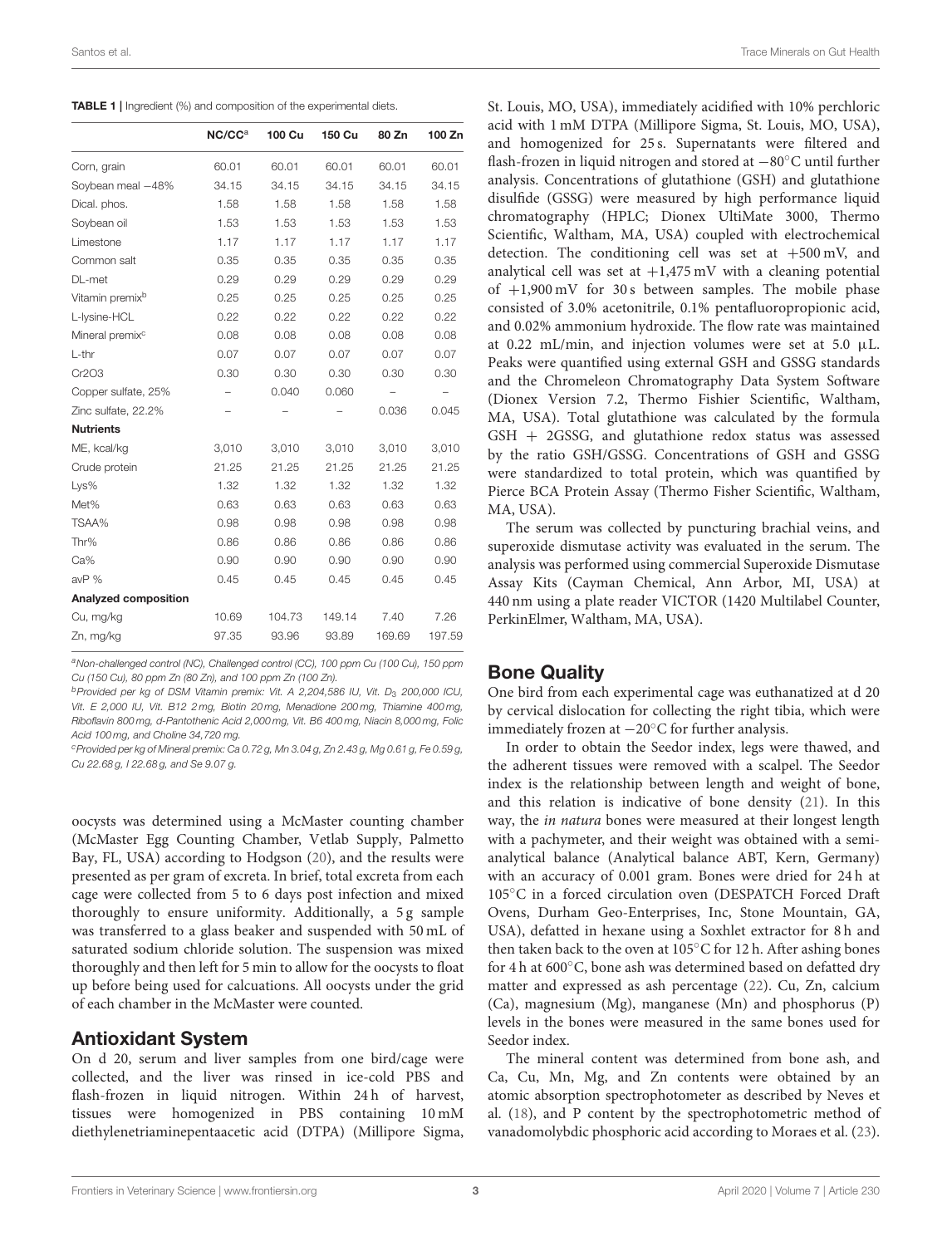#### Statistical Analysis

The data were analyzed by the PROC GLM of SAS (SAS Institute Inc., Cary, NC), and significant means were compared by Duncan's multiple-range test. Significance was declared when  $P \leq 0.05$ .

## **RESULTS**

## Growth Performance

The Eimeria spp. challenge reduced growth performance of broilers (**[Table 2](#page-3-0)**), however the trace mineral supplementation did not significantly improve body weight, body weight gain, feed intake and feed conversion ratio. Birds in treatment 150 Cu had significantly lower feed intake compared to birds in treatment NC or 100 Cu, whereas there was no difference in feed conversion ratio between NC and 150 Cu.

## Gut Health and Oocyst Shedding

The results from intestinal permeability (**[Table 3](#page-3-1)**) showed the concentration of FITC-d  $(\mu g/ml)$  in the serum was reduced

<span id="page-3-0"></span>TABLE 2 | Growth performance of broilers challenged with Eimeria spp. and fed different levels of inorganic minerals (Cu and Zn) at 12–20 days of age, <sup>1,2</sup>.

|           | BW (kg)              | BWG (kg)             | FI (kg)            | FCR (kg/kg)          |
|-----------|----------------------|----------------------|--------------------|----------------------|
| NC.       | $0.784$ <sup>a</sup> | $0.484$ <sup>a</sup> | 0.759 <sup>a</sup> | 1.583 <sup>b</sup>   |
| CC        | 0.658 <sup>b</sup>   | 0.357 <sup>b</sup>   | $0.668^{bc}$       | 1.876 <sup>a</sup>   |
| 100 Cu    | 0.668 <sup>b</sup>   | 0.368 <sup>b</sup>   | 0.669 <sup>b</sup> | 1.820 <sup>a</sup>   |
| 150 Cu    | 0.651 <sup>b</sup>   | 0.351 <sup>b</sup>   | 0.621c             | 1 778 <sup>ab</sup>  |
| 80 Zn     | 0.636 <sup>b</sup>   | $0.335^{b}$          | $0.651^{bc}$       | $1.965^a$            |
| 100 Zn    | 0.657 <sup>b</sup>   | 0.356 <sup>b</sup>   | $0.656$ bc         | $1.844$ <sup>a</sup> |
| P-Value   | < 0.0001             | < 0.0001             | < 0.0001           | 0.015                |
| <b>SE</b> | 9.974                | 9.971                | 9.341              | 0.033                |
|           |                      |                      |                    |                      |

<sup>1</sup>Non-challenged control (NC), Challenged control (CC), 100 ppm Cu (100 Cu), 150 ppm Cu (150 Cu), 80 ppm Zn (80 Zn), and 100 ppm Zn (100 Zn); SE: standard error.

<sup>2</sup>BW: body weight; BWG: body weight gain; Fl: feed intake; FCR: feed conversion ratio (FI/BWG).

a,b,c<sub>mean</sub> within a column with different superscripts are significantly different (P < 0.05). Values of mean represent 6 replicated pens per treatment.

<span id="page-3-1"></span>**TABLE 3** | FITC-d concentration in serum of broilers challenged with *Eimeria* spp. and fed different levels of inorganic minerals (Cu and Zn),  $^1$ .

|           | FITC-d $\mu$ g/ml |
|-----------|-------------------|
| <b>NC</b> | $0.0071^{\circ}$  |
| CC        | $0.0936^{ab}$     |
| 100 Cu    | 0.1272a           |
| 150 Cu    | $0.1113^{ab}$     |
| 80 Zn     | $0.0580^{bc}$     |
| 100 Zn    | 0.0375c           |
| P-value   | 0.0004            |
| <b>SE</b> | 0.00995           |

<sup>1</sup>Non-challenged control (NC), Challenged control (CC), 100 ppm Cu (100 Cu), 150 ppm Cu (150 Cu), 80 ppm Zn (80 Zn), and 100 ppm Zn (100 Zn); SE: standard error. a,b,c mean within a column with different superscripts are significantly different ( $P < 0.05$ ). Values of mean represent 6 replicated pens per treatment.

 $(P = 0.0004)$  with the inclusion of 100 ppm Zn in the diet and reached a similar level to NC group. The 80 Zn and 100 Zn groups had significantly lower FITC-d level than 100 Cu group.

In the present study, lesion score was significant higher in CC group compared to NC group. A lower lesion score in the duodenum of broilers fed 150 ppm Cu compared to CC group was observed (P < 0.0001; **[Table 4](#page-3-2)**). However, there were no differences in lesion scores of jejunum and ileum among the challenged groups. In ceca, 80 or 100 Zn treatments showed significantly lower lesion score than 100 Cu.

For the oocyst shedding results, 150 Cu, 80 Zn, and 100 Zn treatments significantly increased Eimeria maxima shedding compared to CC group. The inclusion of 80 and 100 ppm inorganic Zn treatments (80 and 100 Zn) signficantly reduced the Eimeria acervulina shedding and total shedding counts compared to CC group (**[Table 5](#page-3-3)**).

## Glutathione and Superoxide Dismutase

The CC group increased GSH and GSH + 2 GSSG and reduced GSH/GSSG as compared to NC group (**[Table 6](#page-4-0)**), indicating that

<span id="page-3-2"></span>

| <b>TABLE 4</b>   Intestinal lesion score at 20 days of age of broilers challenged with |
|----------------------------------------------------------------------------------------|
| <i>Eimeria</i> spp. and fed different levels of inorganic minerals (Cu and Zn), $^1$ . |

|           | Duodenum           | Jejunum and ileum | Ceca               |
|-----------|--------------------|-------------------|--------------------|
| <b>NC</b> | O <sub>c</sub>     | 0 <sub>p</sub>    | 0 <sup>c</sup>     |
| CC        | 3.58 <sup>a</sup>  | 3.15 <sup>a</sup> | 2.34ab             |
| 100 Cu    | $3.21^{ab}$        | 3.29 <sup>a</sup> | 2.52 <sup>a</sup>  |
| 150 Cu    | $2.80^{b}$         | 2.95 <sup>a</sup> | 2.33 <sup>ab</sup> |
| 80 Zn     | 3.29 <sup>ab</sup> | 2.95 <sup>a</sup> | 2.04 <sup>b</sup>  |
| 100 Zn    | $3.15^{ab}$        | 3.00 <sup>a</sup> | 2.11 <sup>b</sup>  |
| P-Value   | < 0.0001           | < 0.0001          | < 0.0001           |
| <b>SE</b> | 0.2155             | 0.1995            | 0.1535             |

<sup>1</sup>Non-challenged control (NC), Challenged control (CC), 100 ppm Cu (100 Cu), 150 ppm Cu (150 Cu), 80 ppm Zn (80 Zn), and 100 ppm Zn (100 Zn); SE: standard error. a,b,c mean within a column with different superscripts are significantly different ( $P < 0.05$ ). Values of mean represent 6 replicated pens per treatment.

<span id="page-3-3"></span>TABLE 5 | Oocyst shedding (oocyst/gram) at day 6 postinfection of broilers challenged with Eimeria spp. and fed different levels of inorganic minerals (Cu and Zn),  $1$ .

|           | E. maxima            | E. tenella | E. acervulina          | Total                  |
|-----------|----------------------|------------|------------------------|------------------------|
| CC        | $30,237^c$           | 89,378     | 1,236,173 <sup>a</sup> | 1,355,789 <sup>a</sup> |
| 100 Cu    | 63,587bc             | 77,817     | 1,494,525 <sup>a</sup> | 1,635,929 <sup>a</sup> |
| 150 Cu    | 91,601ab             | 61,364     | 1,295,759 <sup>a</sup> | 1,448,724 <sup>a</sup> |
| 80 Zn     | 121,839 <sup>a</sup> | 58,251     | 782,169 <sup>b</sup>   | 962,259 <sup>b</sup>   |
| 100 Zn    | 125,174 <sup>a</sup> | 59.474     | 724,473 <sup>b</sup>   | 909,121 <sup>b</sup>   |
| P-value   | 0.0011               | 0.1429     | 0.0003                 | 0.0021                 |
| <b>SE</b> | 9.573.65             | 4.738.91   | 74.739.99              | 75.774.97              |
|           |                      |            |                        |                        |

<sup>1</sup>Non-challenged control (NC), Challenged control (CC), 100 ppm Cu (100 Cu), 150 ppm Cu (150 Cu), 80 ppm Zn (80 Zn), and 100 ppm Zn (100 Zn); SE: standard error. a,b,c mean within a column with different superscripts are significantly different ( $P < 0.05$ ). Values of mean represent 6 replicated pens per treatment.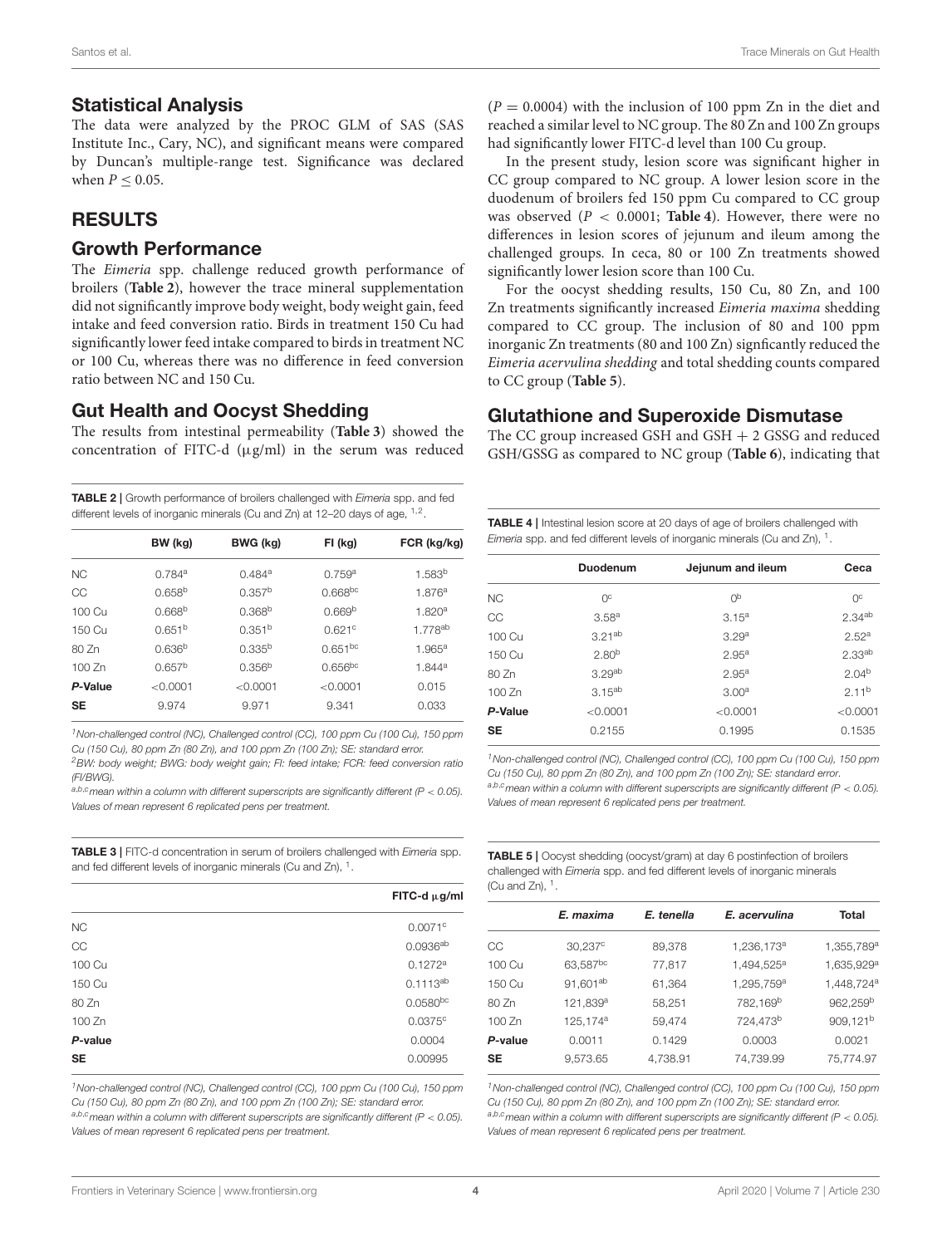<span id="page-4-0"></span>TABLE 6 | The amount of glutathione (GSH), glutathione disulfide (GSSG), total glutathione (GSH + 2GSSG), glutathione redox status (GSH/GSSG), and the activity of superoxide dismutase of broilers challenged with Eimeria spp. and fed different levels of inorganic minerals (Cu and Zn),  $^1$ .

|           | <b>GSH</b><br>(nM/mq) | GSSG<br>(nM/mq)    | $GSH +$<br>2GSSG<br>(nM/mq) | <b>GSH/GSSG</b>      | Superoxide<br>dismutase (U/ml) |
|-----------|-----------------------|--------------------|-----------------------------|----------------------|--------------------------------|
| <b>NC</b> | 25.59 <sup>b</sup>    | $0.10^{b}$         | 25.79 <sup>b</sup>          | 315.67 <sup>a</sup>  | 12.89                          |
| CC        | 34.67 <sup>a</sup>    | 0.37 <sup>ab</sup> | 35.42a                      | 96.82 <sup>cd</sup>  | 12.53                          |
| 100 Cu    | 24 27 <sup>b</sup>    | $0.75^{ab}$        | 25 77 <sup>b</sup>          | 71 81 <sup>d</sup>   | 12.19                          |
| 150 Cu    | $18.66^{b}$           | 1.07 <sup>a</sup>  | 20.82 <sup>b</sup>          | $61.46^{d}$          | 12.61                          |
| 80 Zn     | 19.73 <sup>b</sup>    | 0.37 <sup>ab</sup> | $20.48^{b}$                 | $193.30^{bc}$        | 12.55                          |
| 100 Zn    | 23.88 <sup>b</sup>    | $0.11^{b}$         | 24.11 <sup>b</sup>          | 248.34 <sup>ab</sup> | 12.20                          |
| P-value   | 0.0092                | 0.0435             | 0.014                       | < 0.0001             | 0.8189                         |
| <b>SE</b> | 1.41                  | 0.11               | 1.39                        | 21.53                | 0.1597                         |
|           |                       |                    |                             |                      |                                |

<sup>1</sup>Non-challenged control (NC), Challenged control (CC), 100 ppm Cu (100 Cu), 150 ppm Cu (150 Cu), 80 ppm Zn (80 Zn), and 100 ppm Zn (100 Zn); SE: standard error. a,b,c,d mean within a column with different superscripts are significantly different ( $P < 0.05$ ). Values of mean represent 6 replicated pens per treatment.

there was an upregulation in both GSH and GSSG production but GSH was rapidly oxidized to GSSG as a result of oxidative stress caused by Eimeria challenge. Birds in 100 Cu and 150 Cu groups reduced GSH and GSH + 2GSSG levels back to the levels similar to those of NC group, whereas birds in 80 Zn and 100 Zn had lower production of GSH, GSSG, GSH + 2GSSG but higher GSH/GSSG ratio than CC group, suggesting that Cu and Zn supplementation improved antioxidant capability against oxidative stress caused by Eimeria infection. However, the activity of the superoxide dismutase was not affected by Eimeria spp. challenge, even when birds received diets supplemented with Cu and Zn (**[Table 6](#page-4-0)**).

## Bone Quality

The parameters of bone quality and mineralization in Eimeria challenged fed Cu and Zn supplemented diets are present in **[Table 7](#page-5-0)**. Birds in 100 Cu group showed higher tibia ash (%) as compared to other treatments. The Seedor index and mineral concentrations were not influenced by any treatments (**[Table 7](#page-5-0)**).

## **DISCUSSION**

The different levels of Cu and Zn supplementation did not improve growth performance of broilers during Eimeria infection. Previous studies have reported that high Cu supplementation (125–250 ppm) in diets of broilers improved growth performance, because the trace mineral has an antimicrobial effect [\(10,](#page-6-9) [11\)](#page-6-10). On the other hand, the poor performance observed can be related to the period when the birds received the trace mineral supplementation (12–20 days) that probably was not sufficient to reduce the deleterious effects caused by the infection. Similar results were observed by [\(24,](#page-6-23) [25\)](#page-6-24) reporting that Zn supplementation was not effective to improve growth performance during Eimeria acervulina or Eimeria tenella infection. According to Johnson and Reid [\(17\)](#page-6-16), each species of Eimeria invade a specific section of the intestine; for instance, Eimeira acervulina causes damage in the duodenum, which is also the site for greater absorption of Zn, Eimeria maxima causes infection in the mid-intestinal region, and Eimeria tenella affects the ceca [\(26\)](#page-6-25). In study of [\(27\)](#page-6-26), they reported that after oocysts infection in the gastrointestinal tract, they sporulate and enter in enterocytes, and Eimeria sporozoites may reduce the absorption of nutrients within the enterocytes. In addition, Eimeria cells compete for energy and nutrients within the enterocytes.

The Eimeria spp. mainly compromise the gut heath, leading to a reduction of nutrients absorption, which is in agreement with the results in the present study showing that birds from CC group showed increased intestinal permeability, high incidence of lesion score (duodenum, jejunum & ileum and ceca) and higher E. acervulina oocyst shedding.

In the current study, Zn supplementation reduced the absorption of FITC-d in the gut, indicating that Zn minimized intestinal damage by Eimeria spp.; however, no positive effects on intestinal permeability in Cu treatments were observed. Supplementation of high doses of Zn can be important due to its critical roles involved in gut health as an antimicrobial, antioxidant and other immune properties [\(8\)](#page-6-7). Although the growth performance was not improved by Zn supplementation, at intestinal level, this supplementation was efficacious to improve intestinal integrity and reduce gut damage caused by Eimeria spp. A study demonstrated a role of Zn during a gastrointestinal disease and concluded that Zn supplementation can reduce diarrhea because this trace mineral can positively affect multiple aspects of gastrointestinal mucosa and enhance the intestinal barriers [\(28\)](#page-6-27). The intestinal epithelial barrier is formed by intercellular junctional complexes, including tight junctions, adherens junctions and desmosomes. The tight junctions are formed by a set of proteins including claudin, occludin, junctional adhesion molecule, and zona occludens, which are responsible for the permeability of the paracellular pathway [\(29\)](#page-6-28). The increased permeability is the result of some injury to the intestinal barrier and may allow for the passage of antigenic agents, with consequent reduction in nutrient absorption. A study evaluated the permeability by measuring lactulose and mannitol in the urine of pigs receiving diets supplemented with inorganic Zn [\(30\)](#page-6-29) and showed a lower presence of these compounds in the urine of Zn supplemented pigs compared to the control group. Lactulose crosses the intestinal barrier via intercellular tight junctions of the epithelium of the crypts, while mannitol crosses through the transcellular epithelium of the villus.

Cu has an antibacterial property when pharmacological level is used in diets of broilers; it improves growth performance as a consequence of a reduction of pathogenic bacteria and better absorption of nutrients [\(10,](#page-6-9) [11\)](#page-6-10). We found that 150 ppm Cu supplementation significantly reduced lesion scores in the duodenum of broilers challenged with mixed Eimeria spp. The current result is in agreement with a study [\(31\)](#page-6-30) reporting that Cu supplementation minimized intestinal damage in broilers challenged with Eimeria tenella. This suggests that Cu supplementation could be one of the nutritional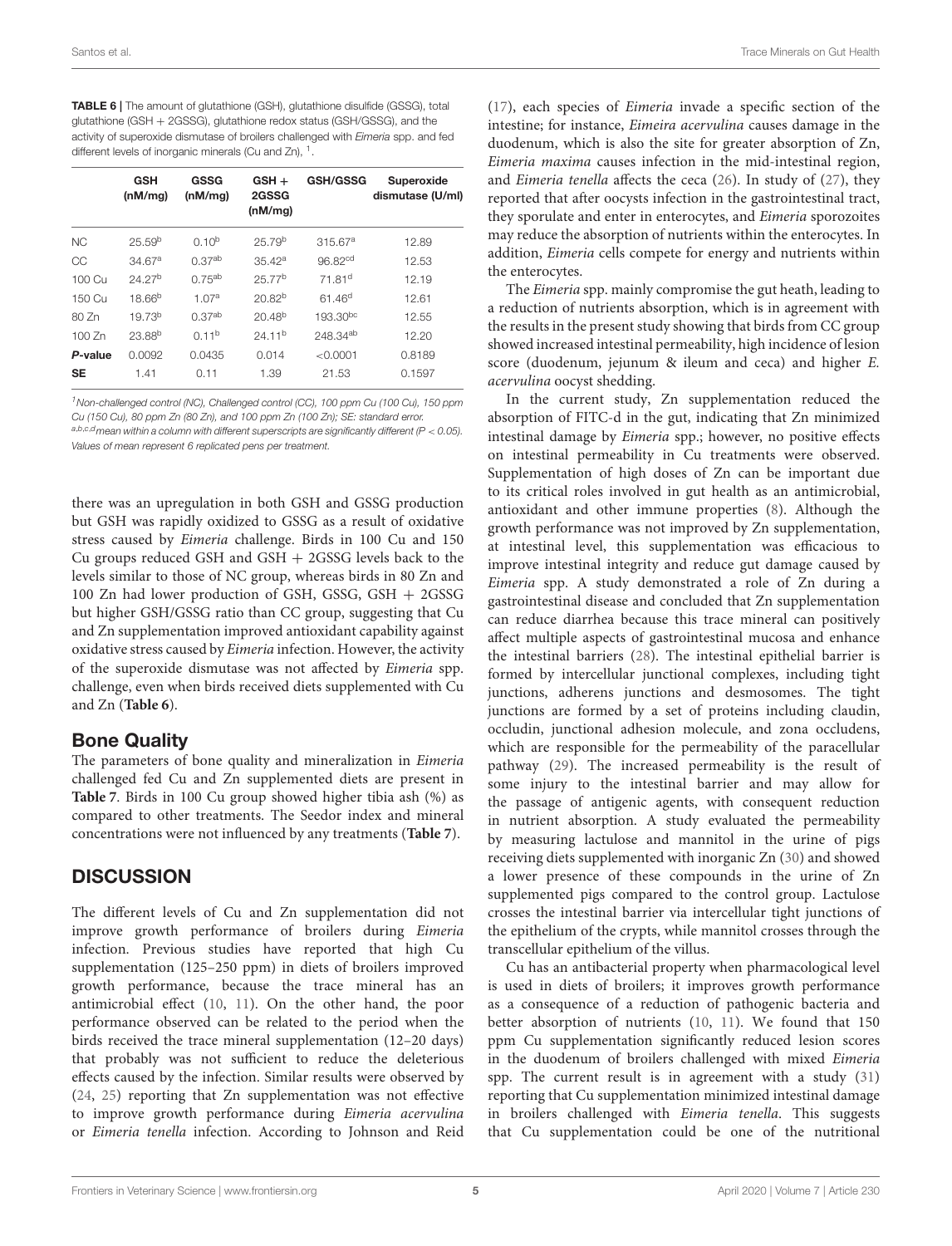<span id="page-5-0"></span>**TABLE 7** | Bone quality of broilers challenged with *Eimeria* spp. and fed different levels of inorganic minerals (Cu and Zn), <sup>1,2</sup>.

|           | Ash (%)<br>Seedor index |                    | Zn (ppm)<br>Cu (ppm) |        | Ca (g/g bone ash) | Mg $(g/g \text{ bone ash})$ | Mn $(q/q)$ bone ash) | P<br>$(q/q)$ bone ash) |
|-----------|-------------------------|--------------------|----------------------|--------|-------------------|-----------------------------|----------------------|------------------------|
|           |                         |                    |                      |        |                   |                             |                      |                        |
| NC.       | 0.086                   | 39.62 <sup>b</sup> | < 10.0               | 389.21 | 0.4428            | 0.0105                      | < 10.0               | 0.213                  |
| CC        | 0.080                   | $39.10^{b}$        | < 10.0               | 367.67 | 0.3926            | 0.0092                      | < 10.0               | 0.1884                 |
| 100 Cu    | 0.082                   | 51.49a             | < 10.0               | 389.01 | 0.3288            | 0.007167                    | < 10.0               | 0.1568                 |
| 150 Cu    | 0.084                   | 39.22 <sup>b</sup> | < 10.0               | 369.39 | 0.4027            | 0.00933                     | < 10.0               | 0.1935                 |
| 80 Zn     | 0.079                   | $40.18^{b}$        | < 10.0               | 389.19 | 0.3740            | 0.00883                     | < 10.0               | 0.1800                 |
| 100 Zn    | 0.083                   | 38.53 <sup>b</sup> | < 10.0               | 379.51 | 0.3967            | 0.009167                    | < 10.0               | 0.1898                 |
| P-value   | 0.3891                  | < 0.0001           |                      | 0.9083 | 0.1316            | 0.0163                      |                      | 0.1019                 |
| <b>SE</b> | 0.0011                  | 1.041              | $\circ$              | 7.033  | 0.012044          | 0.000283                    | 0                    | 0.005714               |

<sup>1</sup> Non-challenged control (NC), Challenged control (CC), 100 ppm Cu (100 Cu), 150 ppm Cu (150 Cu), 80 ppm Zn (80 Zn), and 100 ppm Zn (100 Zn); SE: standard error. <sup>2</sup>Ash: bone ash weight/bone fat free dry weight %.

 $a,b$  mean within a column with different superscripts are significantly different (P < 0.05). Values of means represent 6 replicated pens per treatment.

strategies to reduce intestinal damage and improve gut health in broilers.

As mentioned previously, each Eimeria invades and damages a specific region of the intestine. In the current study, Zn supplementation significantly reduced oocyst shedding of Eimeria acervulina, which affects the duodenum, as well as minimized serum FITC-d level, indicating that Zn could be a good candidate mineral to reduce detrimental effects of Eimeria infection and maintain intestinal integrity and health in broilers.

Manifestation of oxidative stress increased production of free radicals which causes damage not only on pathogens, but also host' cells [\(32,](#page-6-31) [33\)](#page-6-32). Key enzymes in antioxidant defense systems, including glutathione (reductase and peroxidase), catalase and superoxide dismutase, are necessary to reduce oxidative damages [\(32\)](#page-6-31). Among them, the glutathione peroxidase is involved in regulating the production of glutathione (GSH) and glutathione disulfide (GSSG) that are indicative of the oxidative stress status. In the current study, Eimeria infection significantly increased GSH, GSSG, and GSH + GSSG but reduced GSH/GSSG ratio. Although increased levels of GSH, a reduced form of glutathione, can be an indicator of antioxidant capacity, a high production of GSH can be induced by a high amount of hydrogen peroxide as a result of oxidative stress [\(34\)](#page-6-33). Thus, GSH/GSSG is a better indicator for the status of the body antioxidant capacity. The current study showed that Zn supplementation increased GSH/GSSG, indicating that Zn supplementation improves antioxidant capacity and reduce oxidative stress caused by Eimeria infection in broilers.

Since trace minerals such as Cu and Zn act as co-factors for the enzyme superoxide dismutase [\(35\)](#page-7-0), Cu and Zn supplementation could increase Cu and Zn availability for this enzyme that neutralizes free radicals to reduce oxidative stress. A study reported greater activity of superoxide dismutase in broilers fed 40 and 60 ppm of organic Zn at 42 days of age, challenged with Eimeria tenella due to an antioxidant role of Zn [\(25\)](#page-6-24). However, we did not observe positive effects of Zn on the activity of this enzyme, suggesting that this may be related to the species of Eimeria used and possibly to the life cycle of the parasites, as reported by Georgieva et al. [\(36\)](#page-7-1) who found lower superoxide dismutase activity in the serum of broilers supplemented with Zn after 8 days post infection with Eimeria acervulina.

According to the current results, 100 ppm Cu supplementation in diets of broilers in challenge led to an increase of tibia ash when compared to other treatments. In this way, seems like the copper absorption occurred normally and benefited the bone ash, but was not efficacious to improve the growth performance. On contrary [\(37,](#page-7-2) [38\)](#page-7-3), evaluated bone parameters of broilers challenged with Eimeria maxima and Eimeria acervulina 6 days post infection and observed that bone ash and mineralization were compromised in challenged group compared to the control group. The main factors that cause changes in bone formation are physical, nutritional, physiological, as well as the immune system [\(39,](#page-7-4) [40\)](#page-7-5). Evaluated the response of challenged chickens with Eimeria and hypothesized that the release of tumor necrosis factor (TNF-α), IL-1 and IL-9 increased bone resorption, and therefore, challenged chickens had worse bone quality parameters [\(41\)](#page-7-6).

As we know, the pharmacological levels of Cu or Zn supplementation acts on improving parameters of performance, antioxidant status and many other roles that these minerals are involved. During Eimeria challenge, high supplementation of Cu and Zn did not work as expect however, many factors can be related, for instance, mineral source and time of supplementation. More studies are need to clarify how is the best way to use Cu and Zn in diets of broilers during the Eimeria challenge.

#### **CONCLUSION**

In summary, the inorganic Cu and Zn supplementation during the Eimeria challenge showed the positive effects on intestinal health, oocyst shedding and antioxidant properties. The supplementation of 150 ppm Cu reduced the duodenum lesion scores. The supplementation of Zn decreased the intestinal permeability, the ceca lesion score, the Eimeria acervulina and total oocyst shedding and showed a positive effect on antioxidant properties by increasing GSH/GSSG ratio. Both Cu and Zn showed the positive properties to alleviate detrimental effects of Eimeria challenge and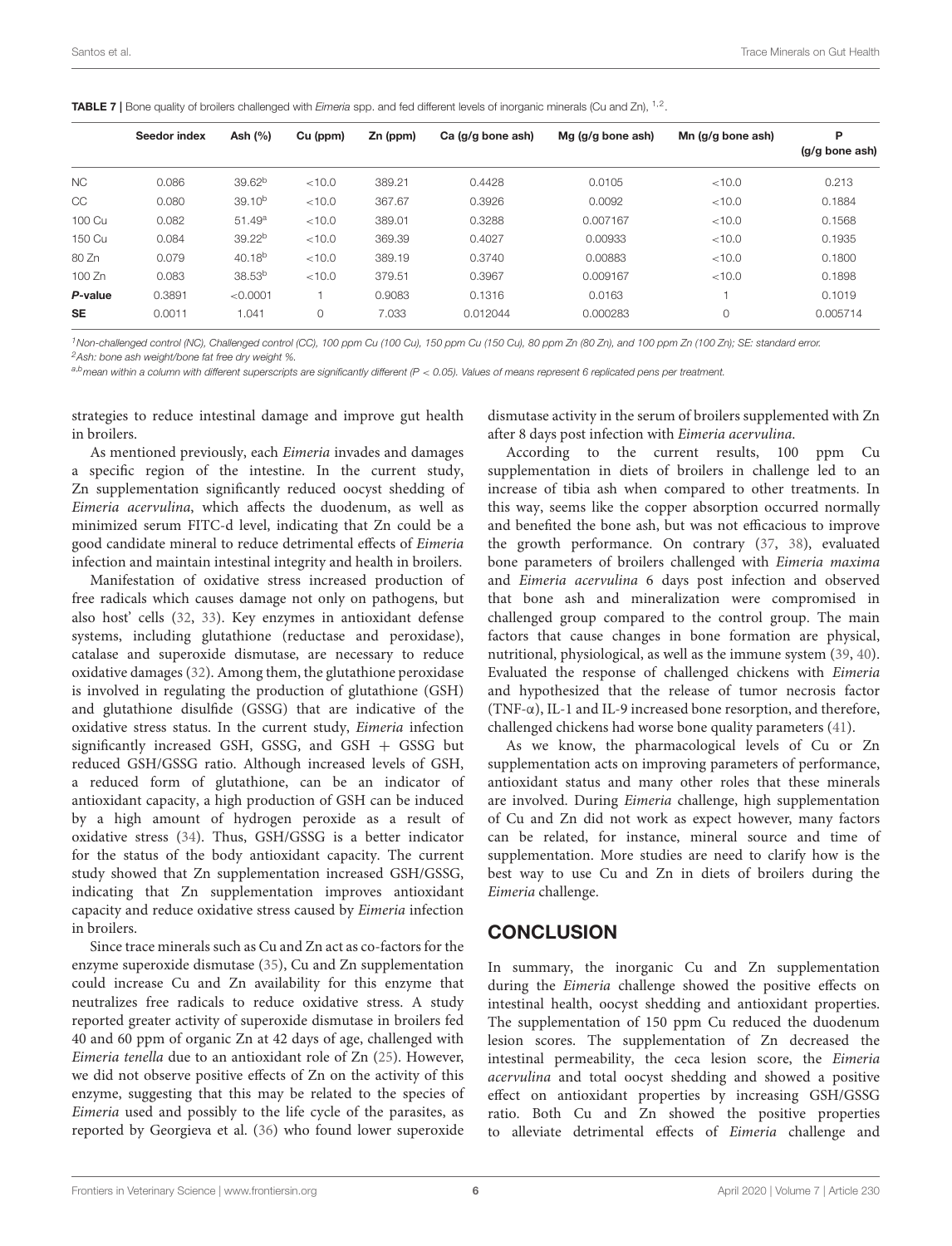can be potential mineral additives for broiler to combat the coccidiosis.

## DATA AVAILABILITY STATEMENT

The datasets generated for this study are available on request to the corresponding author.

## ETHICS STATEMENT

The animal study was reviewed and approved by the Institutional Animal Care and Use Committee (IACUC) of University of Georgia.

## **REFERENCES**

- <span id="page-6-0"></span>1. Haile G. Review on eimeria: the role of characteristic lesions as routine diagnostic technique. Int J Curr Res Aca Ver. (2018) 6:9–18. doi: [10.20546/ijcrar.2018.607.002](https://doi.org/10.20546/ijcrar.2018.607.002)
- <span id="page-6-1"></span>2. Joyner L, Long P. The specific characters of the Eimeria, with special reference to the coccidia of the fowl. Avian Pathol. (2008) 3:145–57. doi: [10.1080/03079457409353827](https://doi.org/10.1080/03079457409353827)
- <span id="page-6-2"></span>3. Muthamilselvan T, Kuo T, Wu Y, Yang W. Herbal remedies for coccidiosis control: a review of plants, compounds, and anticoccidial actions. Evid Based Complement Alternat Med. (2016) 2016:1–19. doi: [10.1155/2016/2657981](https://doi.org/10.1155/2016/2657981)
- <span id="page-6-3"></span>4. Díaz TG, Teodoro AL, Rojas ICO, Chitiva AFP, Guzman JAP. Metabolismo do cobre na nutrição animal: revisão. PubVet. (2015) 9:279–86. doi: [10.22256/pubvet.v9n6.279-286](https://doi.org/10.22256/pubvet.v9n6.279-286)
- <span id="page-6-4"></span>5. Mcdowell LR. Minerals in Animal and Human Nutrition. 2nd ed. Philadelphia: Elsevier (2003). doi: [10.1016/B978-0-444-51367-0.50010-6](https://doi.org/10.1016/B978-0-444-51367-0.50010-6)
- <span id="page-6-5"></span>Suttle NF. The nutritional requirement for copper in animals and man. In: Howell, JMC, Gawthorne JM, editors. Copper in Animals and Man. Boca Raton, FL: CRC Press (1987). p. 21–44.
- <span id="page-6-6"></span>7. Prohaska JR. Role of copper transportes in copper homeostasis. Am J Clin Nutr. (2008) 88:826–8. doi: [10.1093/ajcn/88.3.826S](https://doi.org/10.1093/ajcn/88.3.826S)
- <span id="page-6-7"></span>8. Suttle NF. The Mineral Nutrition of Livestock. 4th ed. London: CABI International (2010). doi: [10.1079/9781845934729.0000](https://doi.org/10.1079/9781845934729.0000)
- <span id="page-6-8"></span>9. NRC. Nutrient Requirements of Poultry. 9th ed. Washington, DC: The National Academies Press (1994).
- <span id="page-6-9"></span>10. Pesti GM, Bakalli RI. Studies on the feeding of cupric sulfate pentahydrate and cupric citrate to broiler chickens. Poult Sci. (1996) 75:1086–91. doi: [10.3382/ps.0751086](https://doi.org/10.3382/ps.0751086)
- <span id="page-6-10"></span>11. Ewing HP, Pesti GM, Bakalli RI, Menten JF. Studies on the feeding of cupric sulfate pentahydrate, cupric citrate, and copper oxychloride to broiler chickens. Poult Sci. (1998) 77:445–8. doi: [10.1093/ps/77.3.445](https://doi.org/10.1093/ps/77.3.445)
- <span id="page-6-11"></span>12. Underwood EJ, Suttle NF. The Mineral Nutrition of Livestock. 3th ed. Wallingford: CABI (1999). doi: [10.1079/9780851991283.0000](https://doi.org/10.1079/9780851991283.0000)
- <span id="page-6-12"></span>13. McCall KA, Huang C, Fierke CA. Function and mechanism of zinc metalloenzymes. J. Nutr. (2000) 130:1437–46. doi: [10.1093/jn/130.5.1437S](https://doi.org/10.1093/jn/130.5.1437S)
- <span id="page-6-13"></span>14. Leeson S, Summer JD. Scott's Nutrition of the Chicken. 4th ed. Ontario: University Books (2001).
- <span id="page-6-14"></span>15. Joyner LP, Patterson DS, Berrett S, Boarer CD, Cheong FH, Norton CC. Amino-acid malabsorption and intestinal leakage of plasma-proteins in young chicks infected with Eimeria acervulina. Avian Pathol. (1975) 4:17–33. doi: [10.1080/03079457508418129](https://doi.org/10.1080/03079457508418129)
- <span id="page-6-15"></span>16. Allen PC. Effect of Eimeria acervulina infection on chick (Gallus domesticus) high density lipoprotein composition. Comp Biochem Physiol. (1987) 87:313– 9. doi: [10.1016/0305-0491\(87\)90145-3](https://doi.org/10.1016/0305-0491(87)90145-3)
- <span id="page-6-16"></span>17. Johnson J, Reid WM. Anticoccidial drugs: lesion scoring techniques in battery and floor-pen experiments with chicken. Exp Parasitol. (1970) 28:30–6. doi: [10.1016/0014-4894\(70\)90063-9](https://doi.org/10.1016/0014-4894(70)90063-9)
- <span id="page-6-17"></span>18. Neves RCF, Moraes PM, Saleh MAD, Loureiro VR, Silva FA, Barros MM, et al. FAAS determination of metal nutrients in fish feed after ultrasound

## AUTHOR CONTRIBUTIONS

AF provided the the oocysts of Eimeria spp for the study. SY and FC carried out the entire experiment. The glutathione analysis was performed by RP, RG and SC. The manuscript was written by TS, WK, CC, P-YT and JS.

# FUNDING

This study was financed in part by a cooperative agreement 58-6040-8-034 from United States Department of Agriculture-Agricultural Research Service and the São Paulo Research Foundation (Process: 2018/09422-9).

extraction. Food Chem[. \(2009\) 113:679–83. doi: 10.1016/j.foodchem.2008.](https://doi.org/10.1016/j.foodchem.2008.07.070) 07.070

- <span id="page-6-18"></span>19. Gilani S, Howarth G, Tran C, Barekatain R, Kitessa S, Forder R, et al. Reduced fasting periods increase intestinal permeability in chickens. J Anim Physiol Anim Nutr. (2018) 102:486–92. doi: [10.1111/jpn.12712](https://doi.org/10.1111/jpn.12712)
- <span id="page-6-19"></span>20. Hodgson JN. Coccidiosis: oocyst counting technique for coccidiostat evaluation. Exp Parasitol. (1970) 28:99-102. coccidiostat evaluation. Exp Parasitol. (1970) 28:99–102. doi: [10.1016/0014-4894\(70\)90073-1](https://doi.org/10.1016/0014-4894(70)90073-1)
- <span id="page-6-20"></span>21. Seedor JG. The biophosphanate alen-dronate (MK-217) inhibit bone loss due to ovariectomy in rats. J Bone Miner Res. (1995) 4:265–70.
- <span id="page-6-21"></span>22. AOAC. Official Methods of Analysis of AOAC International. 17th ed. Gaithersburg, MD: Association of Analytical Communities (2000).
- <span id="page-6-22"></span>23. Moraes PM, Loureiro VR, Padilha P, de Cássio F Neves R, Saleh MDA, dos Santos FA, et al. Determinação de fósforo biodisponível em rações de peixes utilizando extração assistida por ultra-som e espectrofotometria no visível. Quim Nova. (2009) 32:923–7. doi: [10.1590/S0100-40422009000400018](https://doi.org/10.1590/S0100-40422009000400018)
- <span id="page-6-23"></span>24. Southern LL, Baker DH. Zinc toxicity, zinc deficiency and the zinc-copper interrelation in Eimeria acervulina-infected chicks. J Nutr. (1983) 113:688–96. doi: [10.1093/jn/113.3.688](https://doi.org/10.1093/jn/113.3.688)
- <span id="page-6-24"></span>25. Bun SD, Guo YM, Ji FJ, Cao H. Influence of organic zinc supplementation on the antioxidant status and immune responses of broilers challenged with Eimeria tenella. Poult Sci. (2011) 90:1220–6. doi: [10.3382/ps.2010-01308](https://doi.org/10.3382/ps.2010-01308)
- <span id="page-6-25"></span>26. Turk DE. Intestinal parasitism and nutrient absorption. Fed Proc. (1974) 33:106–11.
- <span id="page-6-26"></span>27. Reid WM. Coccidiosis. In: Hofstad MS, Calnek BW, Helmboldt CF, Reid WM, Yoder HW Jr, editors. Diseases of poultry. 7th ed. Ames, IA: Iowa State University Press (1978). p. 784–805.
- <span id="page-6-27"></span>28. Skrovanek S, DiGuilio K, Bailey R, Huntington W, Urbas R, Mayilvaganan B, et al. Zinc and gastrointestinal disease. World J Gastrointest Pathophysiol. (2014) 5:496–513. doi: [10.4291/wjgp.v5.i4.496](https://doi.org/10.4291/wjgp.v5.i4.496)
- <span id="page-6-28"></span>29. Guo Y, Liu D, Zhang B. Modification of the Chicken Intestinal Epithelial Physical Barrier in Poultry by Dietary Factors. (2017). Available online at: [https://zootecnicainternational.com/poultry-facts/modification-chicken](https://zootecnicainternational.com/poultry-facts/modification-chicken-intestinal-epithelial-physical-barrier-poultry-dietary-factors/)[intestinal-epithelial-physical-barrier-poultry-dietary-factors/.](https://zootecnicainternational.com/poultry-facts/modification-chicken-intestinal-epithelial-physical-barrier-poultry-dietary-factors/) (accessed January 11, 2020).
- <span id="page-6-29"></span>30. Zhang B, Guo Y. Supplemental zinc reduced intestinal permeability by enhancing occludin and zonula occludens protein-1 (ZO-1) expression in weaning piglets. Br J Nutr. (2009) 102:687–93. doi: [10.1017/S0007114509289033](https://doi.org/10.1017/S0007114509289033)
- <span id="page-6-30"></span>31. Anissimova M, Koinaski V, Gabrashanska M, Vladov I, Ermakov V, Danailova V. The effect of tribasic copper chloride on broiler chickens experimentally infected with Eimeria tenella (protozoa). Wildl Res Kyrgyzstan. (2013) 1:66–70.
- <span id="page-6-31"></span>32. Estévez M. Oxidative damage to poultry: from farm to fork. Poult Sci. (2015) 94:1368–78. doi: [10.3382/ps/pev094](https://doi.org/10.3382/ps/pev094)
- <span id="page-6-32"></span>33. Fang YZ, Yang S, Wu G. Free radicals, antioxidants, and nutrition. Nutrition. (2002) 18:872–9. doi: [10.1016/S0899-9007\(02\)00916-4](https://doi.org/10.1016/S0899-9007(02)00916-4)
- <span id="page-6-33"></span>34. Barbosa KBF, Costa NMB, Alfenas RCG, Minim VPR, Bressan J. Estresse oxidativo: conceito, implicações e fatores modulatórios.